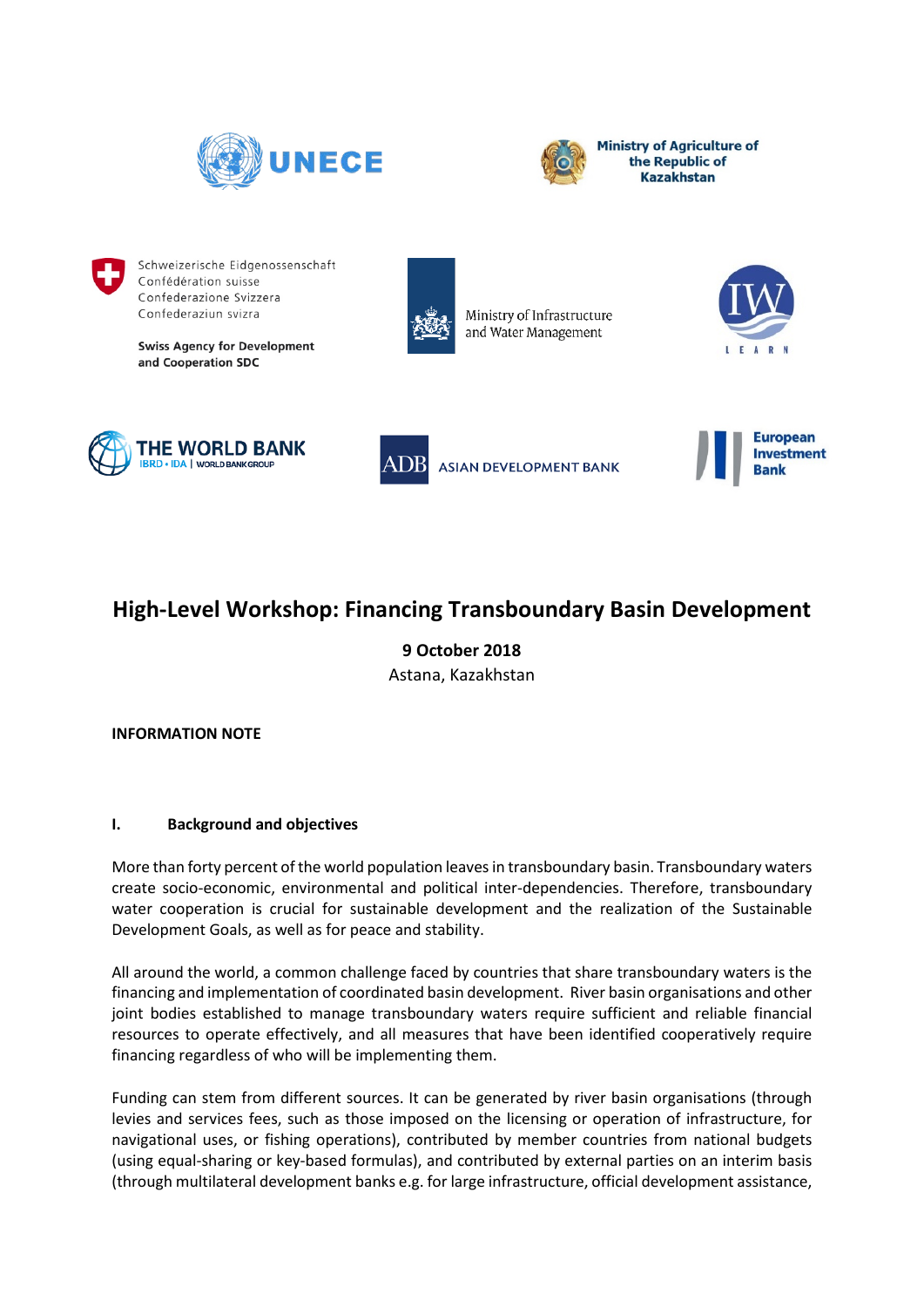climate and other vertical funds, private sector engagement, or donations). Experiences vary from country to country and basin to basin, but there have been few opportunities to discuss them, particularly at high level.

It is critical that tailored sustainable funding models spelling out the role of each of those funding sources are defined for each transboundary basin. The definition of such sustainable funding models is ultimately the responsibility of the cooperating countries. Water Ministers have a key role to play in leading the definition of sustainable funding models and rallying key domestic and external players around them. An intersectoral approach will be needed as user sectors (energy, navigation, fisheries) are encouraged to contribute funding. And since transboundary river basin organisations contribute to regional economic development, regional organizations should also be involved.

The Global High-Level Panel on Water and Peace has dedicated an entire chapter to recommendations on financial innovation for transboundary water cooperation. In addition, a number of discussions related to the financing of transboundary basin development are starting to take place in different platforms, such as the roundtable on financing water by the World Water Council, the Organization for Economic Cooperation and Development (OECD) and the Netherlands; the Global Environment Facility's international waters window; and the Convention on the Protection and Use of Transboundary Watercourses and International Lakes (Water Convention) serviced by the United Nations Economic Commission for Europe. The latter includes in its draft work programme for 2019- 2021 a programme area on financing transboundary water cooperation.

However, there is still a lack of knowledge among many countries about sustainable funding models, existing international funding options and related procedures, but also about methods and approaches for prioritizing and securing funding for transboundary cooperation from the national budget. A high-level workshop on financing transboundary basin development will therefore be organized on 9 October 2018 in Astana, Kazakhstan, back-to-back with the eighth session of the Meeting of the Parties to the Water Convention (10-12 October, Kazakhstan).

# **II. Objectives and expected outcomes**

The main objective of the high-level workshop will be to enhance the capacity of Ministers and other High-Level officials in financing transboundary water cooperation and transboundary basin development. In particular, the workshop aims:

- 1. To raise awareness on the importance of enhancing the financial sustainability of transboundary water management institutions and implementation programmes;
- 2. To facilitate knowledge sharing and peer learning among Water Ministers and other High-Level officials on options to enhance the financial sustainability of transboundary basin development;
- 3. To provide Ministers and other High-Level officials with access to state-of-the-art knowledge on how to mobilise funding for transboundary basin development, including on preparation of investment plans and financing strategies;
- 4. To promote exchange of experience on how to raise funds from national, regional and international sources for transboundary basin development, including innovative mechanisms.

The outcomes of the High-Level Workshop will be reflected in a Co-Chairs Summary and presented in the High-Level segment of the Meeting of the Parties to the Water Convention (10-12 October), at the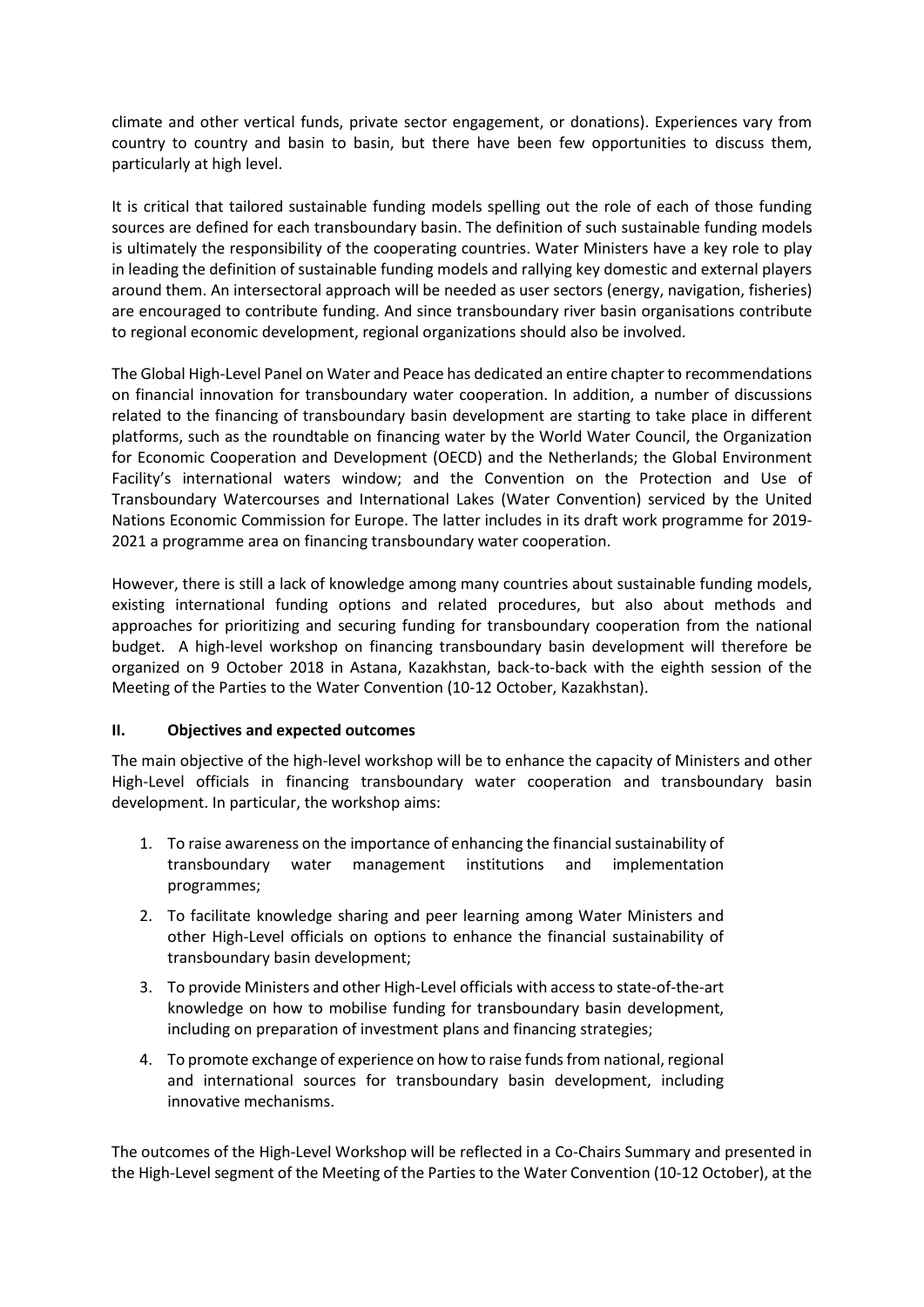GEF 8<sup>th</sup> International Waters Conference (Marrakech, 5-9 November 2018), and at other relevant international events.

Furthermore, the outcomes of the High-Level workshop will influence the design of the related activities under the Water Convention, as well as other relevant activities carried out by the workshop's organisers.

## **III. Organization of work and topics to be discussed**

The workshop will be organized on **9 October 2018**, from 2.00 p.m. to 6.15 p.m. The workshop will consist of a combination of Ministerial roundtables, group and plenary discussions.

The Ministerial roundtables and group discussions will explore:

- The different financing sources for transboundary basin development, including national sources, international funding sources, private sources through concrete examples from basins around the world
- How to match financing resources to financing needs, such as the financing of information, institutions and infrastructure in transboundary basins, including good practices and lessons learned
- How to move to a more sustainable financing of transboundary water cooperation and basin development and how this issue should be taken forward in international processes

A detailed programme will be issued in September 2018.

Working languages will be English, French, Russian and Spanish.

## **IV. Participants**

The workshop is addressed to Ministers or other high-level officials (State Secretary, Permanent Secretary, Director-General) of countries sharing transboundary water resources, from developed and developing countries. Some representatives from river basin organizations, bilateral development cooperation agencies, regional development banks and climate funds will also be invited to participate.

The target number of participants is up to 30 high-level participants**.**

Only high-level participants will be accepted. Participants are invited to attend also the Meeting of the Parties and in particular the high-level segment on 10 October from 10 a.m. to 4.30 p.m. The latter will explore how to share waters in the context of growing water scarcity, the relevant impacts on development, peace and stability and how the Convention can promote reasonable, equitable and sustainable water allocation and benefit sharing.

## **V. Organizers**

The workshop will be co- organized by the Asian Development Bank, the European Investment Bank, the Global Environment Facility International Waters Learning Exchange and Resources Network (GEF IW:LEARN), Kazakhstan (Ministry of Agriculture), the Netherlands (Ministry of Environment and Infrastructure), Switzerland (Swiss Agency for Development and Cooperation), UNECE-Secretariat of the Water Convention and the World Bank.

## **VI. Practical information**